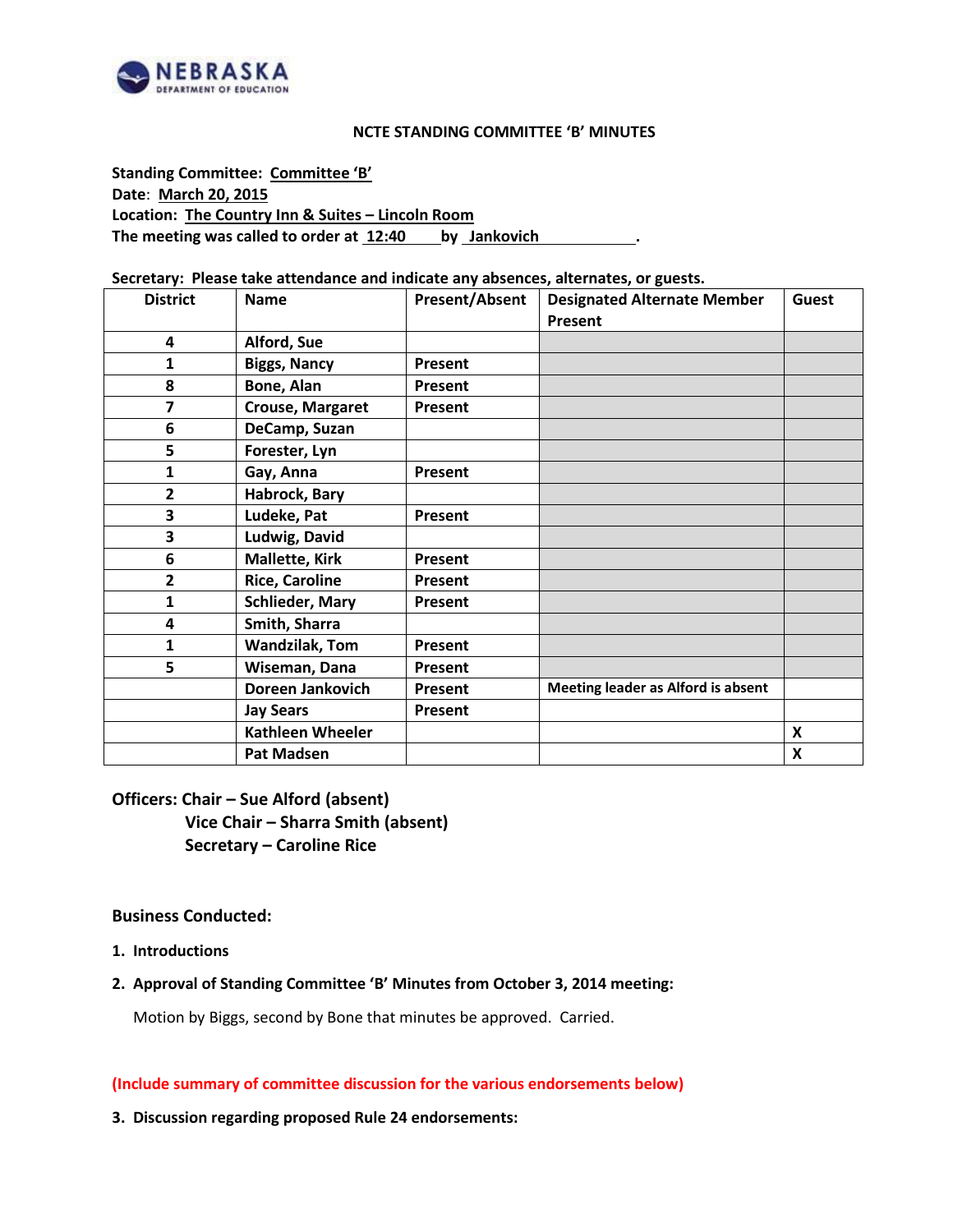

## **Art – field (proposal includes eliminating General Art endorsement)**

OK – No questions or concerns.

#### **Music – field**

OK – No questions or concerns.

## **Vocal Music – subject (proposal includes eliminating Instrumental Music endorsement)**

OK – No questions or concerns.

#### **Middle Level – field (new name: formerly called Middle Grades)**

Section 3D – will have to put old language back in it. SPED was an issue. This endorsement will require a content test. Madsen explained there are two options for a Middle Grades content test, and each option is a comprehensive test that includes the four core academic areas; it is most likely a committee would be called to review the options, and make a recommendation regarding which content test NE will use, and what the recommended passing score would be. Want to avoid candidates having to take two content tests for this endorsement.

Should this endorsement continue? Two years ago there were 50 completers, and 78 completers in 2013-2014. Do we really need a Middle Grades field endorsement?

Discussion centered on the Special Education option, and it was decided the current Special Education language should be included, rather than listing Special Education as an Area of Specialization.

Grade Levels discussion: 5-8 would be more appropriate for this endorsement, as there are no middle schools in the state that include grade 9, or grade 4. Motion by Biggs to make this endorsement grades 5-8, seconded by Bone. Motion carried.

Wandzilak stated to leave the endorsement with the changes indicated by Madsen; the two areas with 18 hours content requirement in middle grades education is questionable, as that does not seem like it is enough. (The current Middle Grades endorsement requires a minimum of 18 semester hours in each of two content areas.)

Recommendations: Grade Levels 5-8; include the current endorsement language regarding Special Education, rather than listing Special Education as an Area of Specialization. More discussion is needed before this endorsement is moved ahead.

## **Middle Level – supplemental (proposed new endorsement)**

If endorsed already, will have less than 18 hours in a content area, but will be able to teach anyway.

The Elementary Ed endorsement or a secondary endorsement must be a requirement for the endorsement. Should this be supplemental to a secondary endorsement only?

Wouldn't take a middle level content test for the supplemental endorsement at this time. Content tests for supplemental endorsements might be required in the future.

006.04C – should add 'content area endorsed' so can teach middle grades supplemental?

*ACTION ITEM:* **Recommendation to full council on proposed Middle Level endorsements.**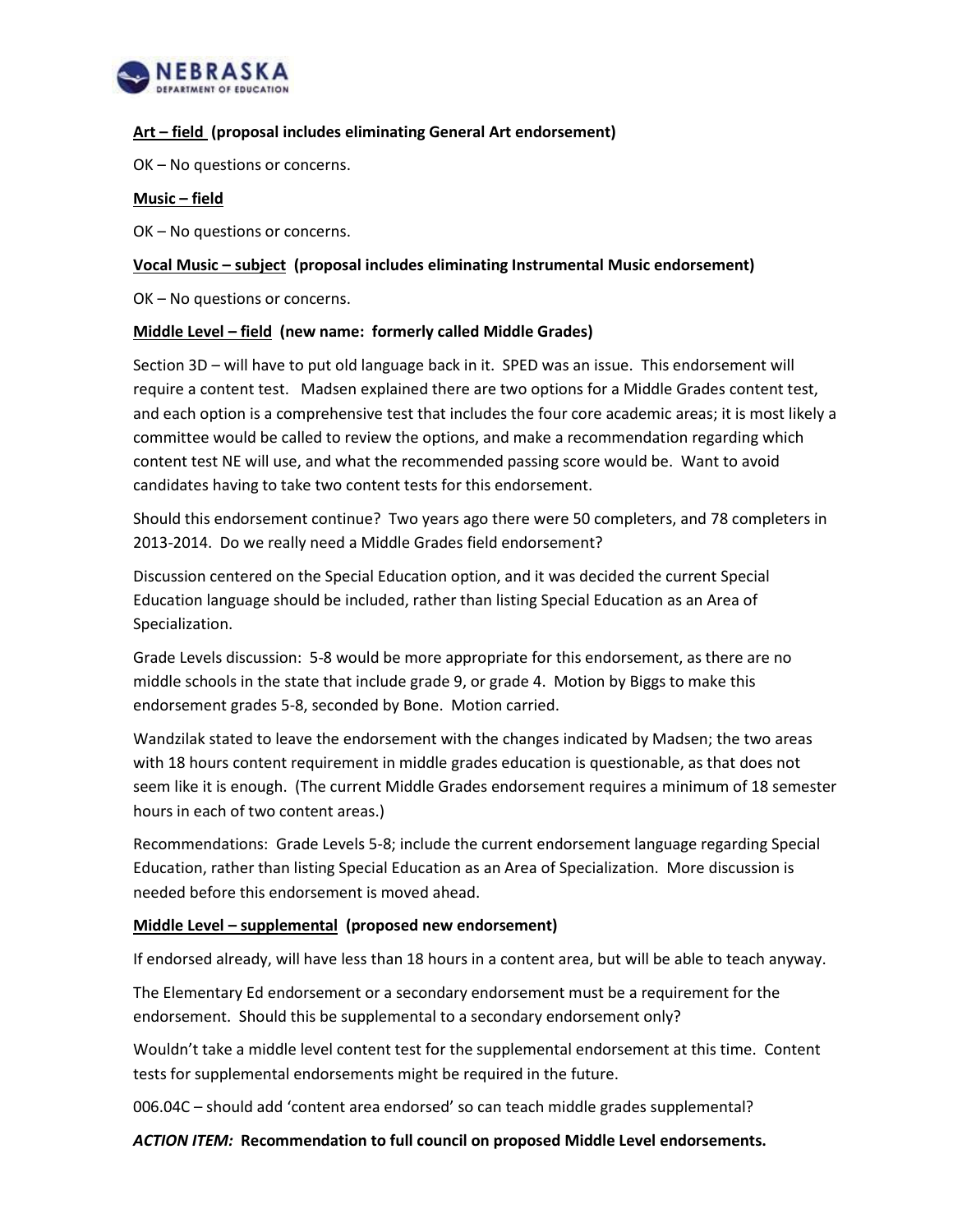

Recommendation is to move back to committee to change the grade level to 5-8 for both endorsements. Recommendation is to put the old language back in Section 3D of the field endorsement.

# **(Please include summary of committee discussions for numbers 4 - 8 below in the space provided—written notes on these topics are needed from each committee answering each of the questions.)**

## **4. The Buffett Early Childhood Institute proposal discussion:**

## **a. What is the consensus of the committee (approve or disapprove) and why?**

Parent education for 0-3 age group is a good thing. Can a person with an Associate degree have enough curriculum to teach Early Childhood on a permit with the understanding that they would get their full endorsement?

What is included in the Associate degree pathway?

Rule 21 is not the place for this. Concern that it means schools will be doing more 'parenting' with children, especially the 0-3 age level. Involves parent visits. The Early Childhood Inclusive involves extra training to work with this population.

Can we add some piece to Career Academies as a pathway for the EC Inclusive? To an Associate degree?

Maybe small cohort groups should be associated with the institutions to help figure out a way to work with the 0-3, 0-8 age groups? Infant-toddler classrooms are needed. Problem is that the EC Inclusive people who are working in the 0-5 age setting jump to regular Elementary Education classrooms when openings occur, so that leaves Early Childhood areas with many vacancies to fill every year. Need to raise the pay. Funding is a huge issue, but low wages/benefits in Early Childhood Inclusive is a huge problem.

## **b. Are there alternative recommendations from the committee regarding this proposal?**

Needs to be collaboration and hope that NCTE is willing to work with other groups in the state sooner rather than later. Perhaps a Focus Group, or something could be called to work on this very soon. Suggest that there be some kind of transition for those with Associate degrees to work under someone's supervision while completing their BS degree.

#### **5. Discussion and recommendations regarding Rule 21 – Teacher Certification revisions:** No discussion

- **6. Discussion and recommendations regarding Statewide Equity Plan:** No discussion
- **7. Other Committee Discussions:**
- **8. Meeting adjourned at** 2:05 p.m.

#### *Standing Committee Recommendations for presentation to Full Council:*